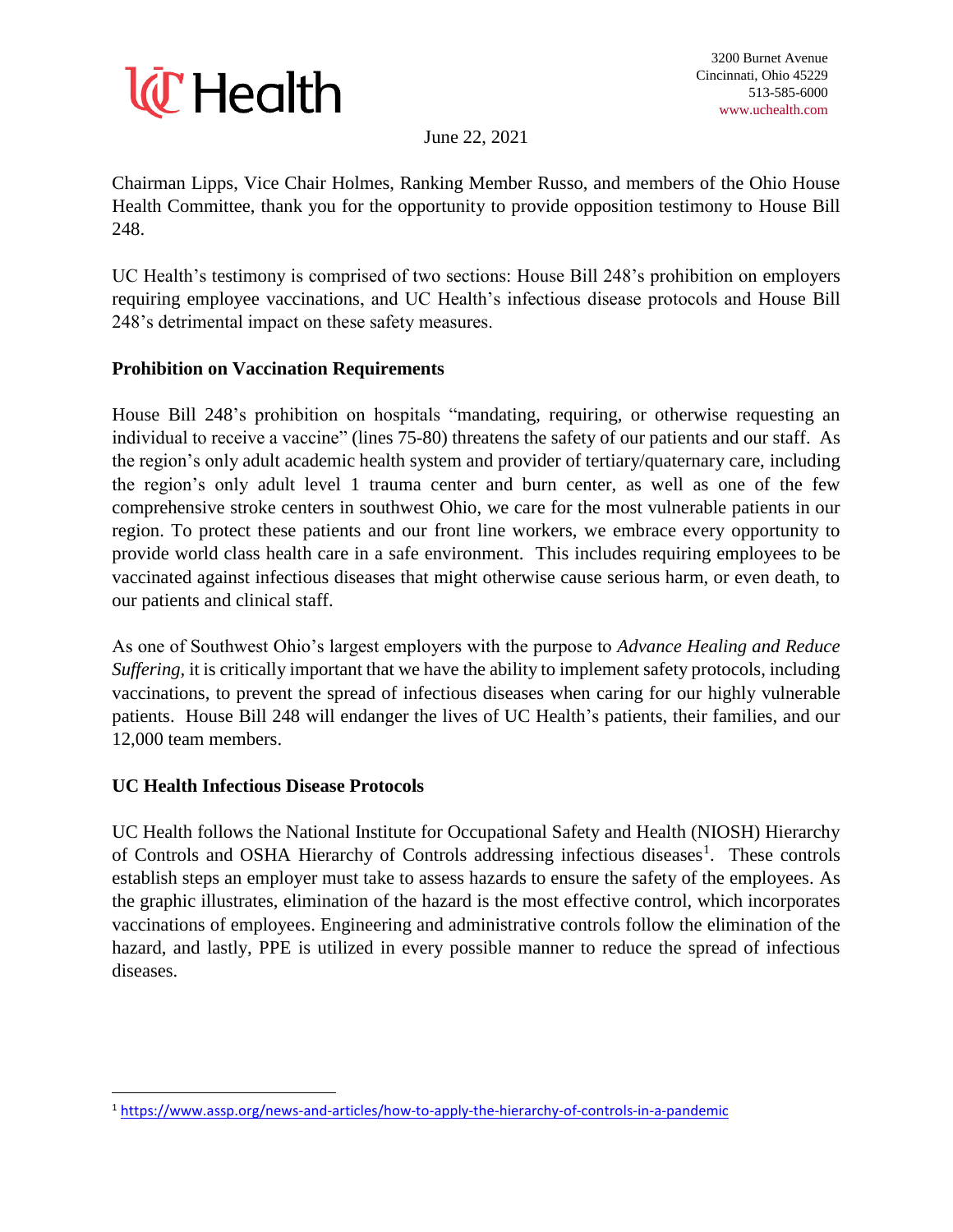## **NIOSH HIERARCHY OF CONTROLS**



To help ensure the health and safety of our patients, their families and our team members, we require UC Health staff to receive designated vaccinations while still allowing for medical and religious exemptions when appropriate. These vaccines include prevention against:

**Measles:** Complications from measles can include pneumonia (which can lead to death) and several debilitating neurologic problems. Pregnant women and immunocompromised patients, , those receiving chemotherapy, and those receiving certain medications that impair the immune system are uniquely susceptible to these complications.

**Mumps:** Complications of mumps include neurologic problems, like deafness. When orchitis is seen with this disease, it can lead to decreased fertility and possibly testicular cancer in males.

**Rubella:** Although rare, panencephalitis, an infection of the brain can happen in those infected with rubella and is usually devastating. Babies born to infected mothers may have permanent hearing loss, eye and heart abnormalities.

**Varicella:** This infection, commonly known as Chicken pox, can cause a serious or deadly pneumonia in adults. In immunocompromised and pregnant women, varicella can cause a disseminated infection that leads to serious complications that can include the baby suffering brain, eye, limb and GI abnormalities. If a neonate acquires varicella they can also become seriously ill or die.

**Influenza:** The primary complication of influenza is pneumonia which has both short and long term effects on breathing. The Center for Disease Control and Prevention (CDC) recently reported that, "between 70 percent and 85 percent of seasonal flu-related deaths have occurred in people 65 years and older, and between 50 percent and 70 percent of seasonal flu-related hospitalizations have occurred among people in this age group"<sup>2</sup>.

 $\overline{\phantom{a}}$ 

<sup>2</sup> https://www.cdc.gov/flu/highrisk/65over.htm